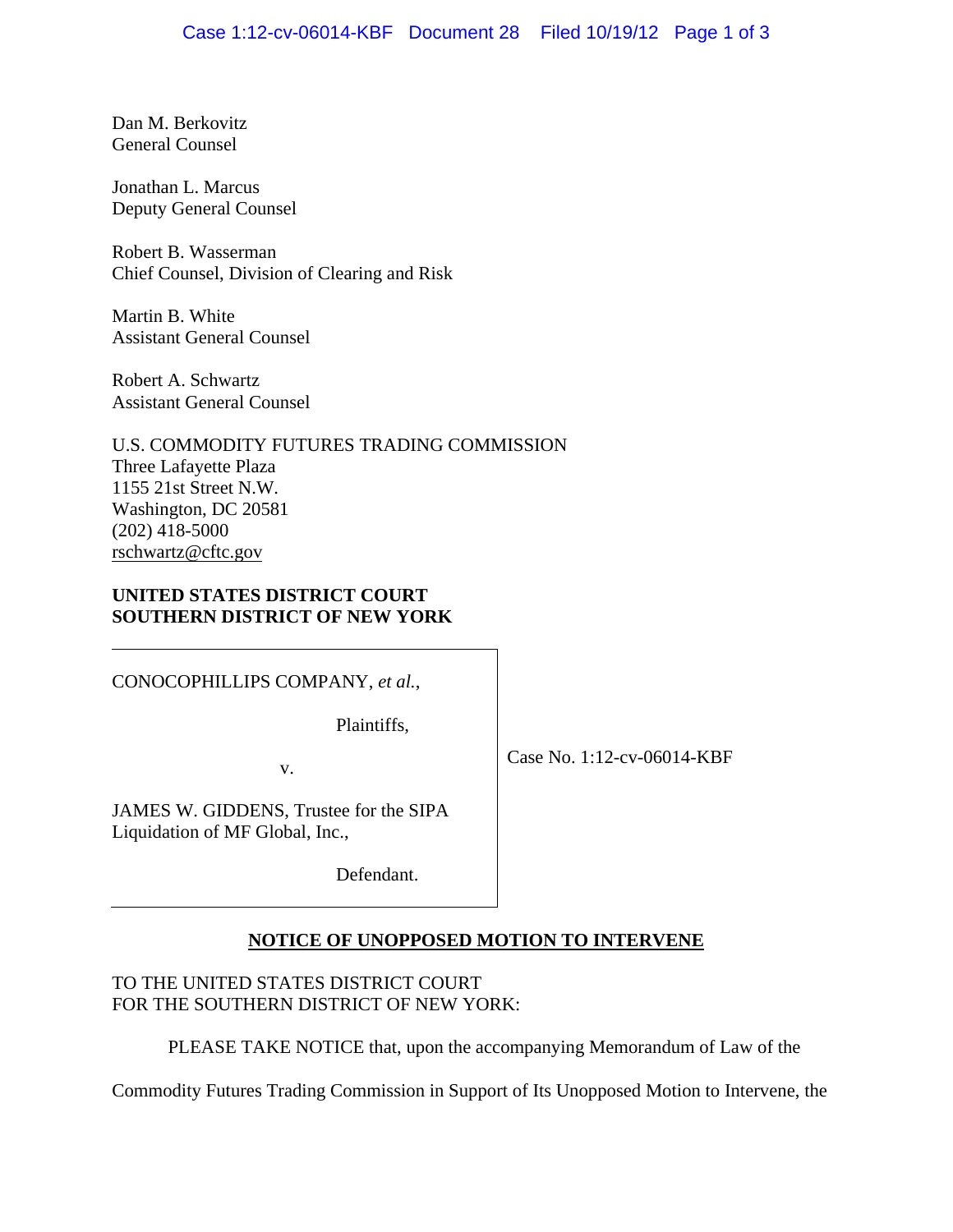#### Case 1:12-cv-06014-KBF Document 28 Filed 10/19/12 Page 2 of 3

U.S. Commodity Futures Trading Commission hereby respectfully moves, pursuant to Federal

Rules of Civil Procedure 24(a)(2) and (b)(2), to intervene in the above-captioned matter. The

original parties to this action have indicated that they do not oppose the relief requested herein.

Respectfully submitted,

#### COMMODITY FUTURES TRADING COMMISSION

By: /s/ *Robert A. Schwartz*

Dan M. Berkovitz, General Counsel Jonathan L. Marcus, Deputy General Counsel Robert B. Wasserman, Chief Counsel, Division of Clearing and Risk Martin B. White, Assistant General Counsel Robert A. Schwartz, Assistant General Counsel U.S. Commodity Futures Trading Commission

Three Lafayette Plaza 1155 21st Street N.W. Washington, DC 20581 (202) 418-5000 jmarcus@cftc.gov rwasserman@cftc.gov mwhite@cftc.gov rschwartz@cftc.gov

Dated: October 19, 2012